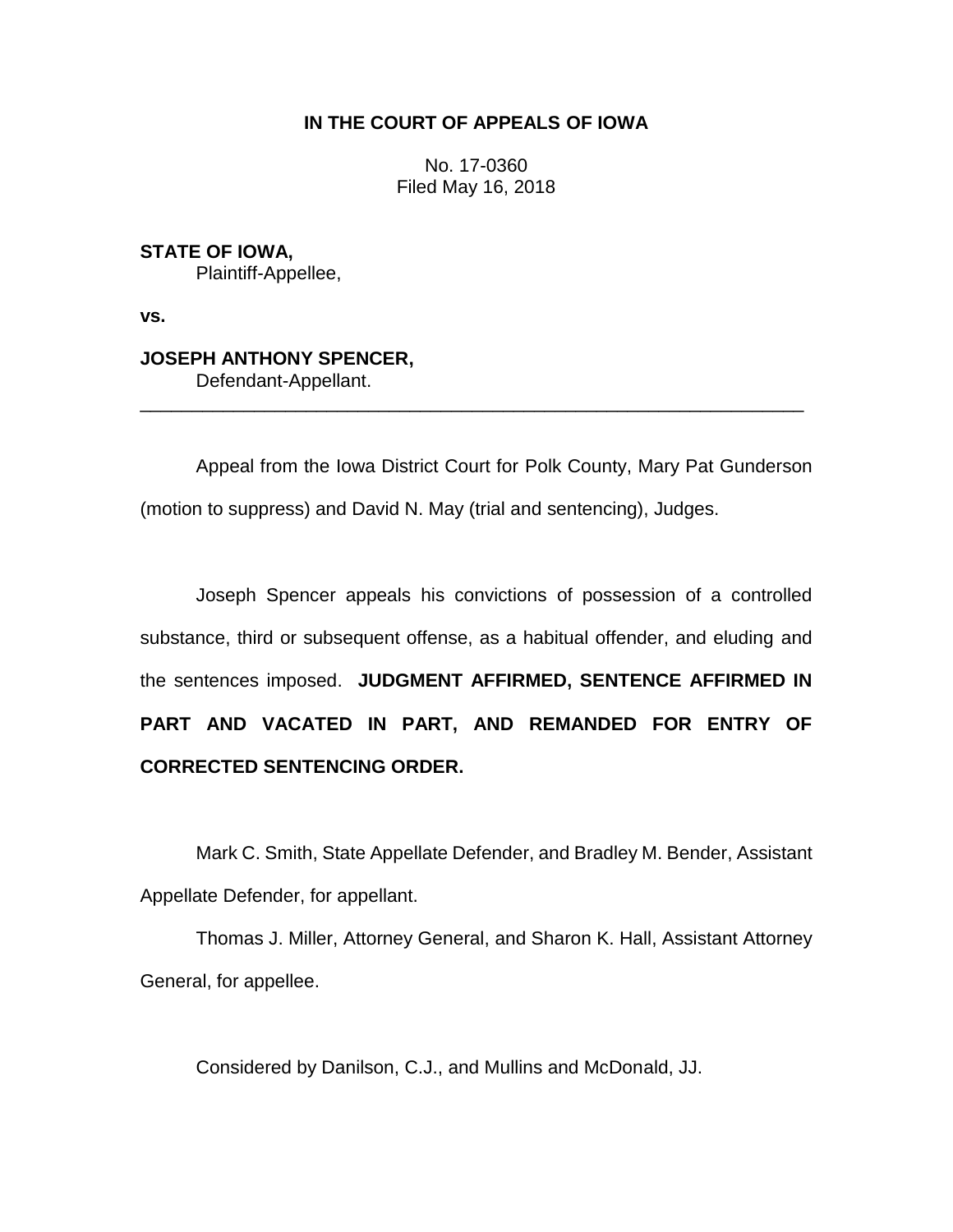## **MULLINS, Judge.**

Joseph Spencer appeals his convictions of possession of a controlled substance, third or subsequent offense, as a habitual offender, in violation of Iowa Code sections 124.401(5), 902.8, and 902.9(1)(c) (2016), and eluding, in violation of Iowa Code section 321.279(3)(a), and the sentences imposed. He contends the district court erred in: (1) denying his motion to suppress evidence, (2) imposing an illegal felony sentence on the possession charge, and (3) imposing an illegal fine on the possession charge.

# **I. Background Facts and Proceedings**

At approximately 11:50 p.m. on April 29, 2016, Des Moines Police Officers Danner and Harden observed a white Buick drive past them with a non-functioning rear left license plate lamp. The officers followed the vehicle. While the Buick was stopped for a red light, the officers turned off their patrol vehicle's lights to verify the license plate light was not functioning. After verifying the light was not working, the officers conducted a traffic stop of the vehicle. Officer Danner made initial contact with the driver, Spencer. While at the driver's window, Officer Danner detected the odor of marijuana and non-verbally signaled his observation to his partner. Danner asked Spencer to exit the vehicle but did not explain why he was directing him to exit. Spencer refused, rolled up his window, locked the door, and left the area at a high rate of speed with the officers in pursuit.

Polk County sheriff's deputies joined in the pursuit of Spencer's vehicle, reaching speeds estimated at sixty to seventy miles per hour in a twenty-five mileper-hour speed-limit area. Spencer's vehicle eventually left the roadway and hit a light pole and a parked vehicle. Spencer ran from the vehicle into a nearby field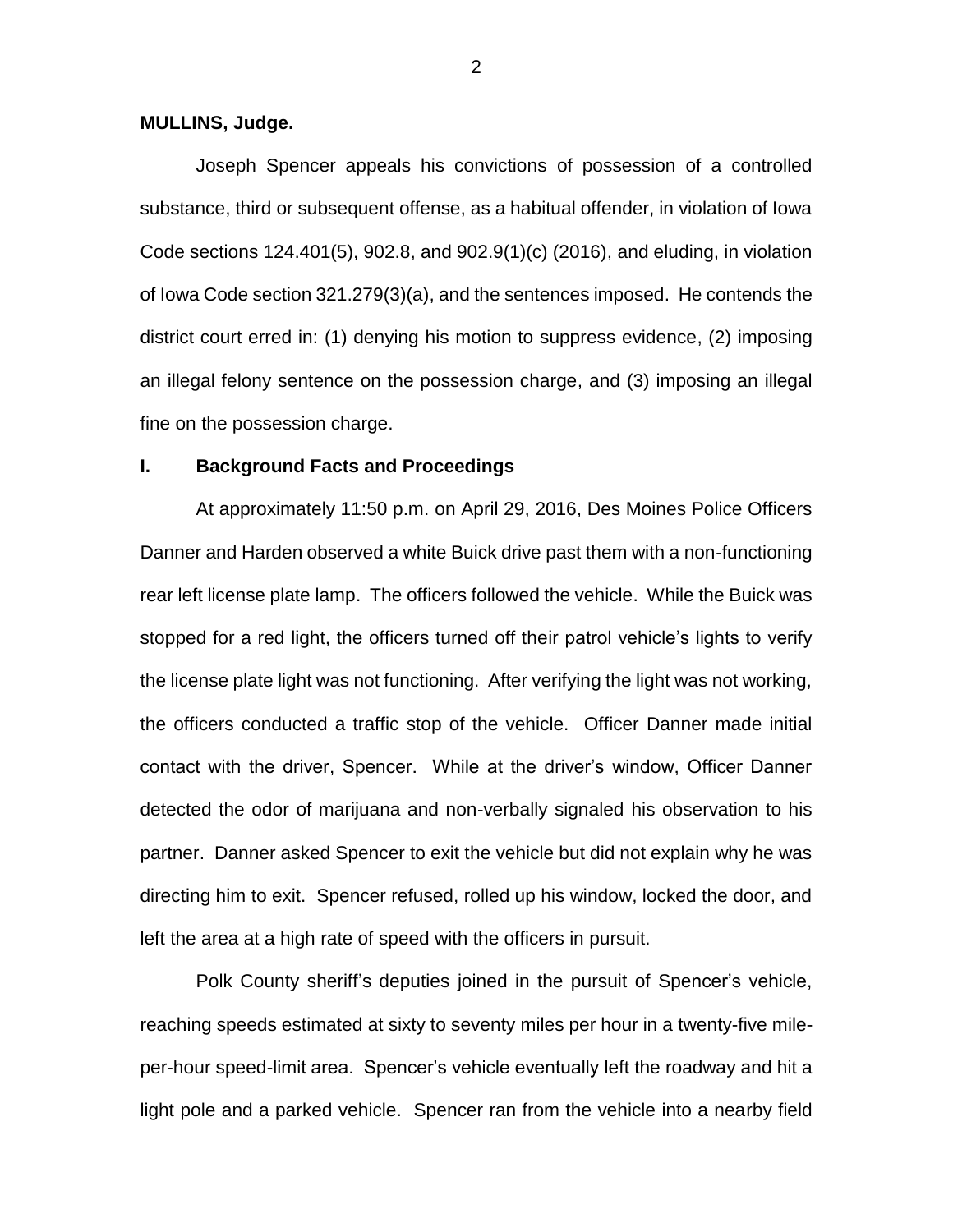with officers in pursuit and was eventually caught and taken into custody. Police recovered an empty plastic bag which smelled of marijuana near the area Spencer was taken into custody. Marijuana was also found near the driver's side door of Spencer's vehicle and scattered throughout the front portion of the vehicle. Dashboard cameras in both the police and sheriff's deputy's vehicles recorded the events.

A trial information was filed on June 6, charging Spencer with possession of a controlled substance with intent to deliver, second or subsequent offense, as a habitual offender, and eluding as a habitual offender. On August 17, Spencer filed a motion to suppress, claiming the stop and search violated his rights under the Fourth Amendment to the United States Constitution and article I, section 8 of the Iowa Constitution. A hearing on the motion was held at which Spencer argued the officers lacked the probable cause or reasonable suspicion necessary to justify the initial stop. He argued that because one of his license plate lights did work and sufficiently illuminated his plate, the officers did not have a valid basis for the traffic stop based upon an alleged violation of Iowa Code section 321.388, the only proffered basis for the initial stop. Both Officers Danner and Harden testified as to their observations about the license plate light and the recording from the police cruiser's video-recording system was admitted as an exhibit.<sup>1</sup> Following the hearing, the court found the officers had probable cause to stop Spencer's vehicle pursuant to section 321.388 and denied the motion to suppress.

 $\overline{a}$ 

<sup>1</sup> Deputy Hook, the Polk County Sheriff's Deputy involved in the pursuit, also testified, and a video recording from his vehicle's video-recording system was also admitted. Deputy Hook's involvement began during the pursuit and he was not involved in the initial traffic stop.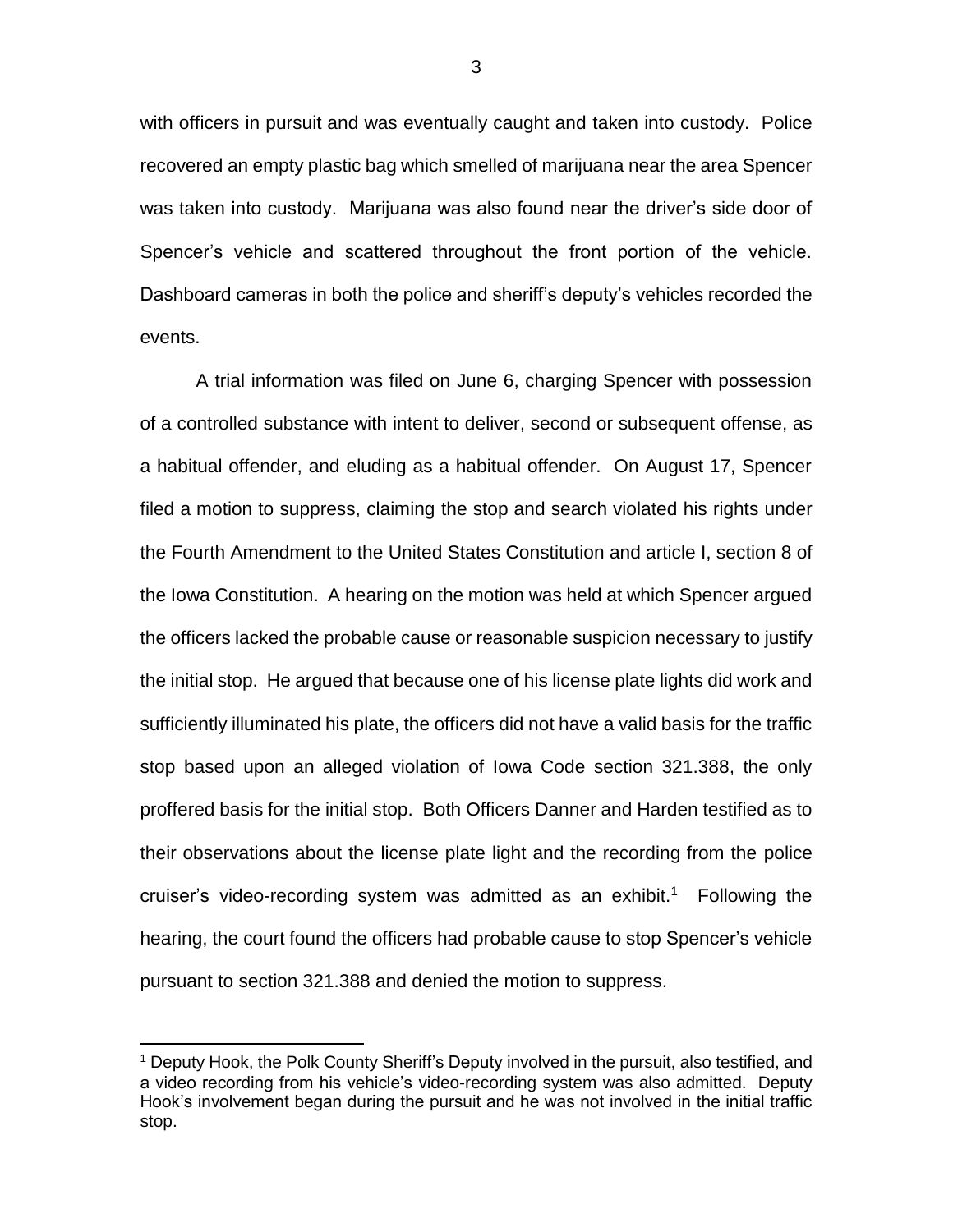Thereafter, Spencer waived his right to a jury trial, was tried on the minutes of evidence, and was found guilty of the lesser-included offense of possession of marijuana, third or subsequent offense, and eluding. The parties stipulated the habitual-offender enhancement would only apply to the possession charge. Spencer was sentenced in accordance with a joint recommendation of an indeterminate term of incarceration not to exceed fifteen years with a mandatory three-year minimum for the possession offense and five years of incarceration on the eluding offense, to be served consecutively. The court also imposed a suspended fine for each offense. Spencer appeals.

# **II. Standard of Review**

We review alleged violations of constitutional rights de novo. *State v. Lyon*, 862 N.W.2d 391, 394 (Iowa 2015). We make an independent evaluation of the totality of circumstances shown by the entire record. *Id*. We give deference to the district court's factual findings, but we are not bound by them. *State v. Tague*, 676 N.W.2d 197, 201 (Iowa 2004).

An illegal sentence may be challenged at any time. Iowa R. Crim. P. 2.24(5)(a); *State v. Bruegger*, 773 N.W.2d 862, 869 (Iowa 2009). Claims of an illegal sentence are reviewed for correction of errors at law. *See State v. Lopez*, 907 N.W.2d 112, 116 (Iowa 2018). A claim a sentence is illegal "includes claims that the court lacked the power to impose the sentence or that the sentence itself is somehow inherently flawed, including claims that the sentence is outside the statutory bounds or that the sentence itself is unconstitutional." *Bruegger*, 773 N.W.2d at 871.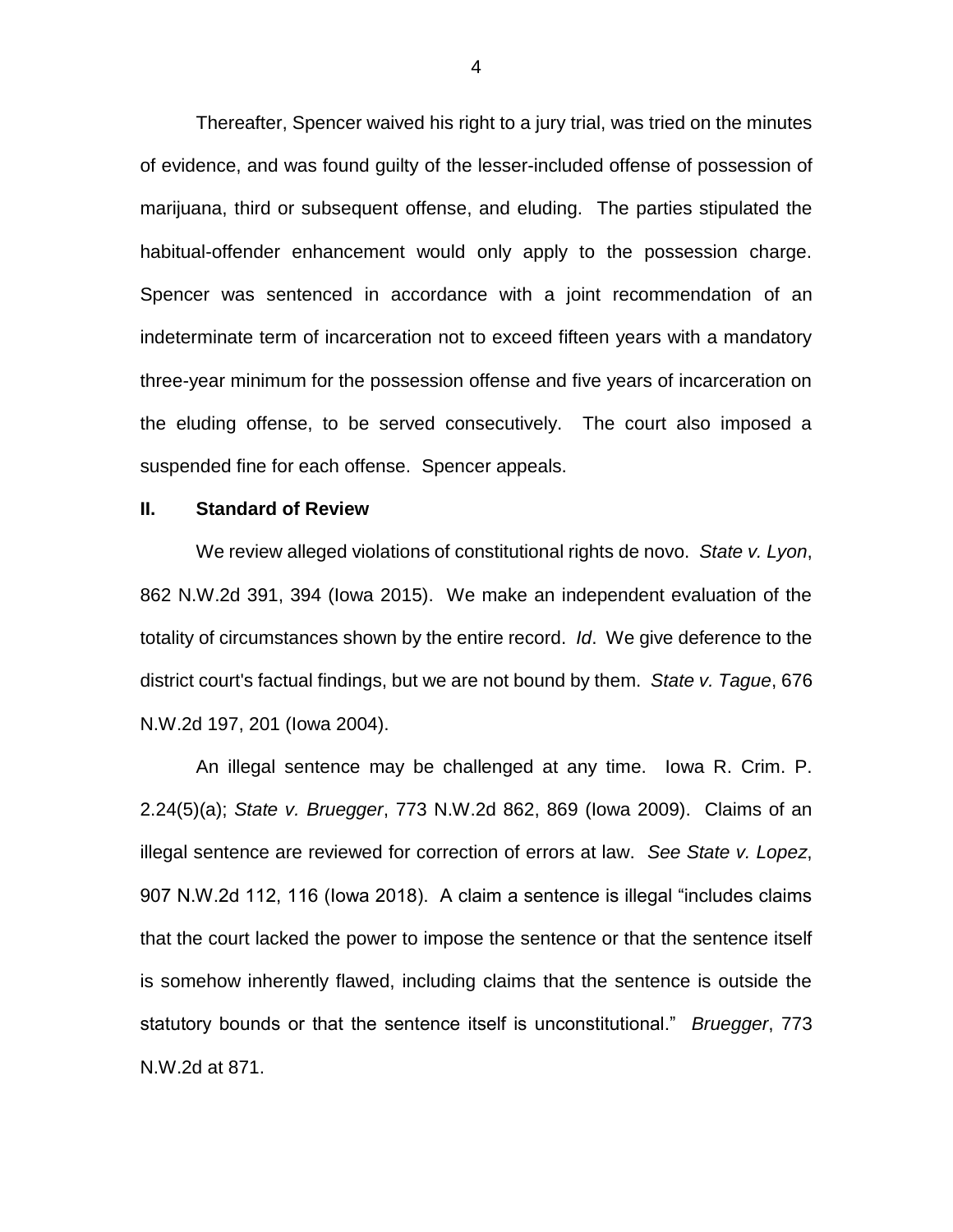### **III. Analysis**

## A. Lawfulness of Traffic Stop

Spencer claims his Fourth Amendment rights were violated when the officers allegedly stopped him unlawfully. He contends the officers lacked probable cause to stop him because at least one of his rear license plate lights was working and sufficiently illuminated his license plate. Spencer argues the officers' testimony at the suppression hearing was not credible and not supported by the patrol car's video footage, and the court erred by denying his motion.

The Fourth Amendment to the United States Constitution provides "[t]he right of the people to be secure in their persons, houses, papers, and effects, against unreasonable searches and seizures, shall not be violated." U.S. Const. amend. IV. The Fourth Amendment is applicable to state actors by incorporation via the Fourteenth Amendment. *See Mapp v. Ohio*, 367 U.S. 643, 660 (1961). The Fourth Amendment is implicated when an officer seizes a person. *See State v. Reinders*, 690 N.W.2d 78, 82 (Iowa 2004). A traffic stop constitutes a seizure within the meaning of the Fourth Amendment. *See State v. Tyler*, 830 N.W.2d 288, 292 (Iowa 2013). A traffic stop must be reasonable under the circumstances. *See Whren v. United States*, 517 U.S. 806, 809–10 (1996); *State v. Kreps*, 650 N.W.2d 636, 641 (Iowa 2002).

The decision to stop an automobile is reasonable when the police have probable cause to believe that a traffic violation has occurred. *State v. Pals*, 805 N.W.2d 767, 773 (Iowa 2011). "Probable cause exists if the totality of the circumstances as viewed by a reasonable and prudent person would lead that person to believe that a crime has been or is being committed and that the arrestee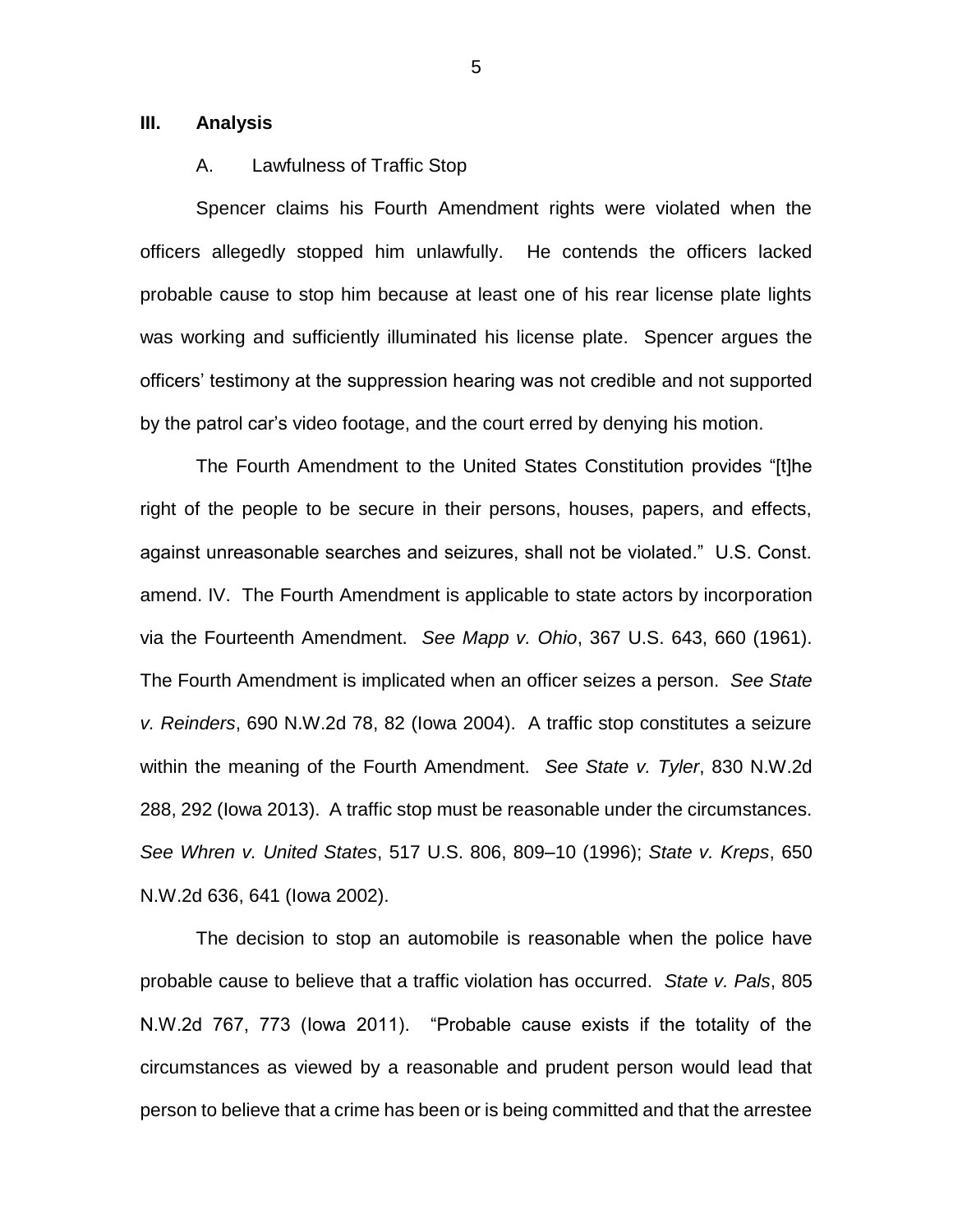committed or is committing it." *State v. Bumpus*, 459 N.W.2d 619, 624 (Iowa 1990). When a peace officer observes a violation of our traffic laws, however minor, the officer has probable cause to stop a motorist. *Tague*, 676 N.W.2d at 201. The State bears the burden of proving by a preponderance of the evidence that the officer had probable cause to stop the motorist. *Tyler*, 830 N.W.2d at 293. If the State is unable to meet its burden, all evidence obtained at the stop must be suppressed. *Id.* In determining whether the officers observed a violation of our traffic laws, we will "give considerable deference to the trial court's findings regarding the credibility of the witnesses," but we will not be "bound by them." *See Tague*, 676 N.W.2d at 201.

Iowa Code section 321.388 requires that "[e]ither the rear lamp or a separate lamp shall be so constructed and placed as to illuminate with a white light the rear registration plate and render it clearly legible from a distance of fifty feet to the rear." The statute may be violated if there is no illumination of the license plate at all from a white light or if the illumination, though present, is so weak that the license plate is not clearly legible from a distance of fifty feet. *Lyon*, 862 N.W.2d at 398.

Spencer does not challenge that a violation of section 321.388 would provide probable cause to support a lawful stop and he concedes that the left rear license plate light on his vehicle was not working on the night in question. Instead he contends the right rear license plate light on the vehicle was working and sufficiently lit his license plate to provide the required illumination under section 321.388.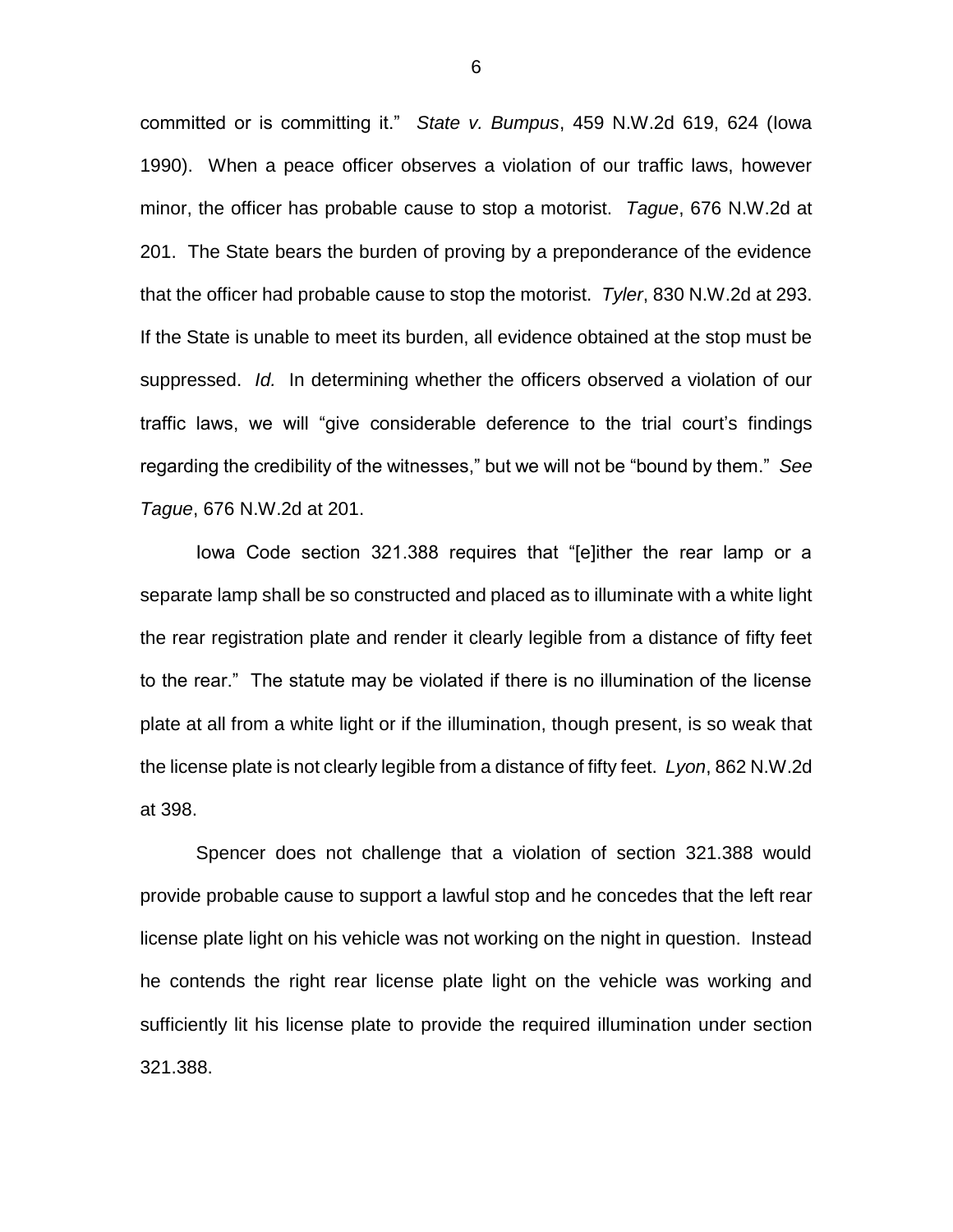Both Officers Danner and Harden testified they first observed Spencer's license plate light was not functioning when Spencer drove past their location. However neither testified as to the distance between the two vehicles at that time. The officers followed and caught up to Spencer's vehicle. Danner, who was driving, testified when he was approximately forty feet behind Spencer's vehicle, he was not able to read the license plate. He further testified he was able to read the license plate only once he was within, in his estimation, fifteen feet or one car length behind the Buick. Danner also testified he briefly turned the patrol vehicle's lights off and on to verify the plate light was not functioning when he was fifteen feet behind Spencer's vehicle.

Upon our de novo review, we find there is nothing in the video evidence which undermines the officers' testimony about their observations. They did not stop the vehicle based solely on their initial observation of the vehicle, but made the stop after following the vehicle, determining the approximate distance at which they could read the license plate, and verifying the plate light was not functioning. We find the officers had probable cause to believe a violation of section 321.388 had occurred and to conduct a traffic stop. Therefore, we affirm the district court's denial of Spencer's motion to suppress.

### B. Illegal Sentences

Spencer next claims the district court illegally sentenced him. First, Spencer claims the district court erred in imposing a felony sentence for the possession offense. He contends the record does not establish that any of his prior offenses were for a substance other than marijuana. He argues the State must prove that one of his prior offenses was for a substance other than marijuana in order for his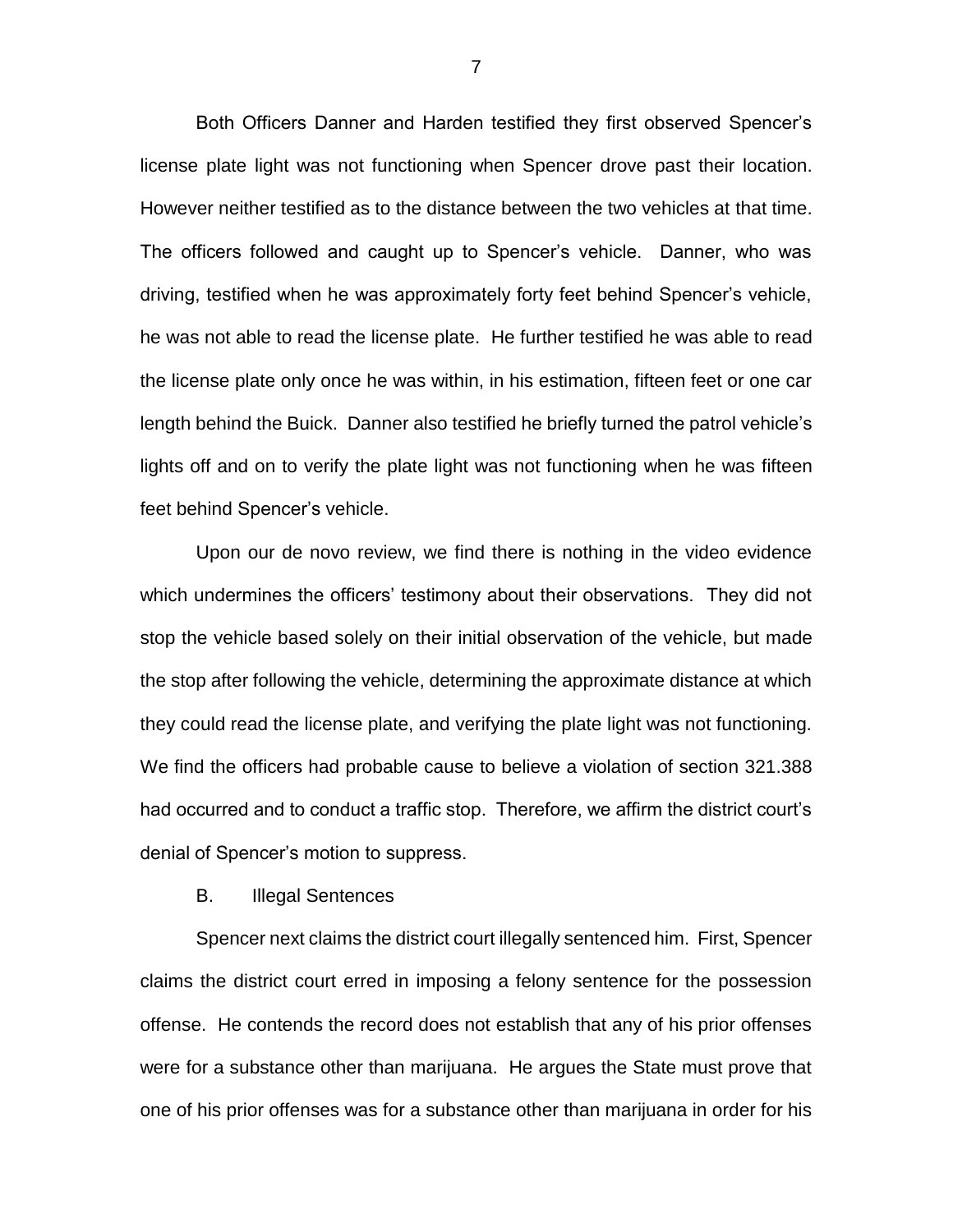current offense of possession of a controlled substance, third or subsequent offence, to be classified as a felony under section 124.401(5). Spencer did not, at any point prior to this appeal, challenge the classification of his current possession offense as a felony. He did not challenge his criminal history as provided in the trial information, minutes of evidence, and presentence investigation report (PSI).

The district court found Spencer guilty of a possession of a controlled substance, in violation of section 124.401(5) as a class D felony, and sentenced him to an indeterminate term of incarceration not to exceed fifteen years with a three-year minimum. *See* Iowa Code §§ 902.8, 902.9(3). Violations under 124.401(5) are classified as either misdemeanors or felonies based upon a defendant's prior drug-related convictions. *Id*. § 124.401(5). Section 124.401(5) provides that a third or subsequent possession of marijuana offense is either a class "D" felony or an aggravated misdemeanor:

A person who commits a violation of this subsection and has previously been convicted two or more times of violating this chapter or chapter 124A, 124B, or 453B is guilty of a class "D" felony.

. . . . If the controlled substance is marijuana and the person has been previously convicted two or more times of a violation of this subsection in which the controlled substance was marijuana, the person is guilty of an aggravated misdemeanor.

The Iowa Supreme Court has held that, "[o]nce a defendant is convicted of a single offense involving other illegal substances . . . all crimes committed prior or subsequent thereto could be used to enhance the offender's sentence under the stricter, felony track." *State v. Cortez*, 617 N.W.2d 1, 3 (Iowa 2000).

Spencer argues, because the State failed to provide evidence that his prior offenses were for a controlled substance other than marijuana, he should have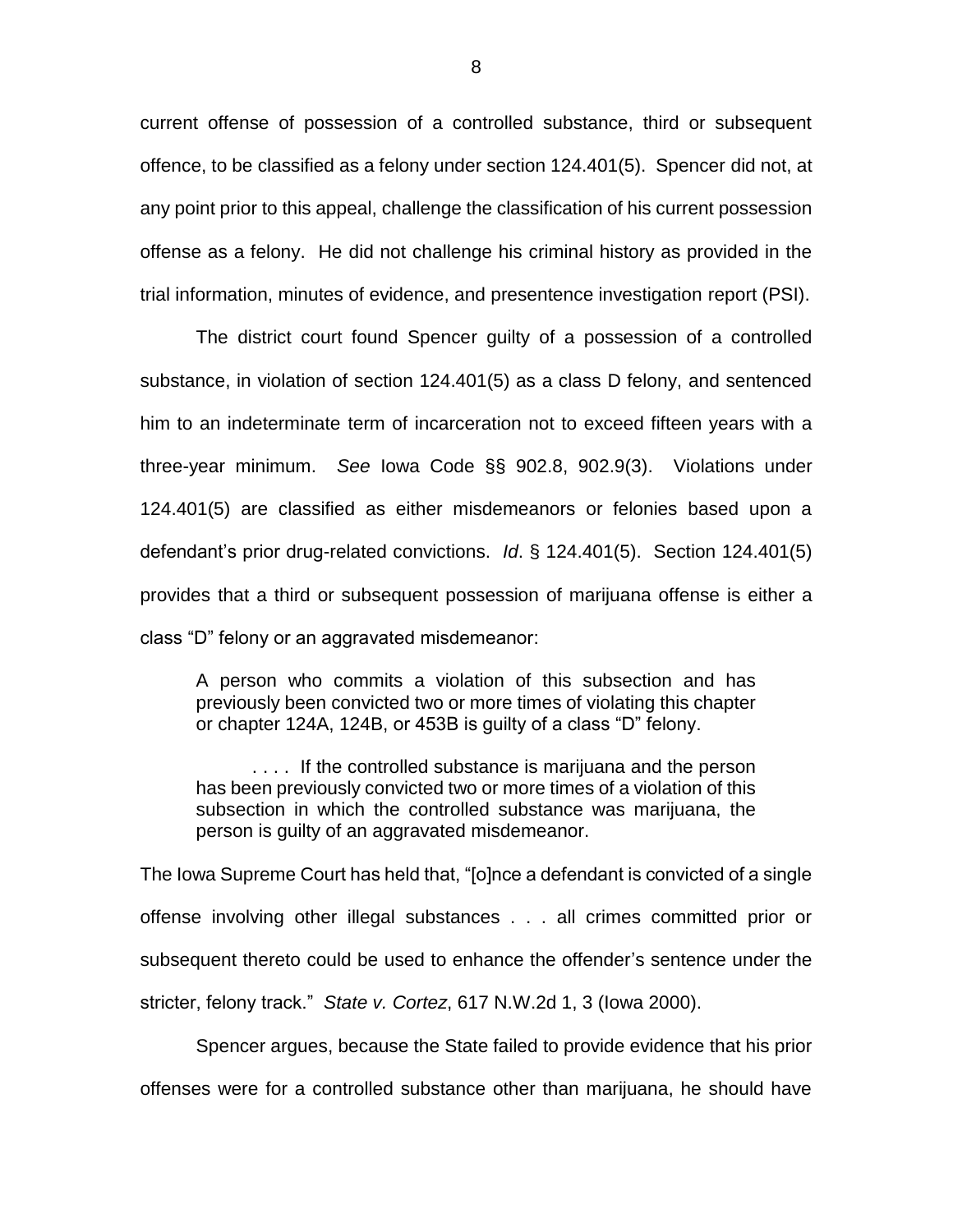been convicted and sentenced under the more lenient, aggravated misdemeanor track. The record reflects the district court found Spencer's prior convictions in case numbers FECR237623 and FECR262721, both of which were felony controlled-substance violations under chapter 124, satisfied the enhancement of his current offense to a class "D" felony. The PSI shows case number FECR237623 involved convictions for possession of a controlled substance with intent to deliver and failure to affix a drug-tax stamp, resulting in ten years in prison and five years in prison, respectively.

While the record does not indicate what the controlled substances were in either of the prior convictions, the second paragraph of section 124.401(5) provides the more lenient track for marijuana possession is only for previous convictions under subsection (5). *See* Iowa Code § 124.401(5) ("[P]erson has been previously convicted two or more times of a violation of this *subsection* in which the controlled substance was marijuana"(emphasis added)). By using the language "this subsection" rather than "this chapter" in the second paragraph of section 124.401(5), the legislature clearly intended to grant leniency only to those charged with *possession* of marijuana. *State v. Rankin*, 666 N.W.2d 608, 611 (Iowa 2003).

The PSI specifically identifies count one in case number FECR237623 as a conviction for possession of a controlled substance with intent to deliver. $2$  Even if this offense involved marijuana, possession with intent to deliver is not an offense under section 124.401(5), but is an offense under section 124.401(1)(c). Further,

 $\overline{a}$ 

<sup>&</sup>lt;sup>2</sup> The conviction in FECR262721 is listed merely as a controlled-substance violation in violation of chapter 124.